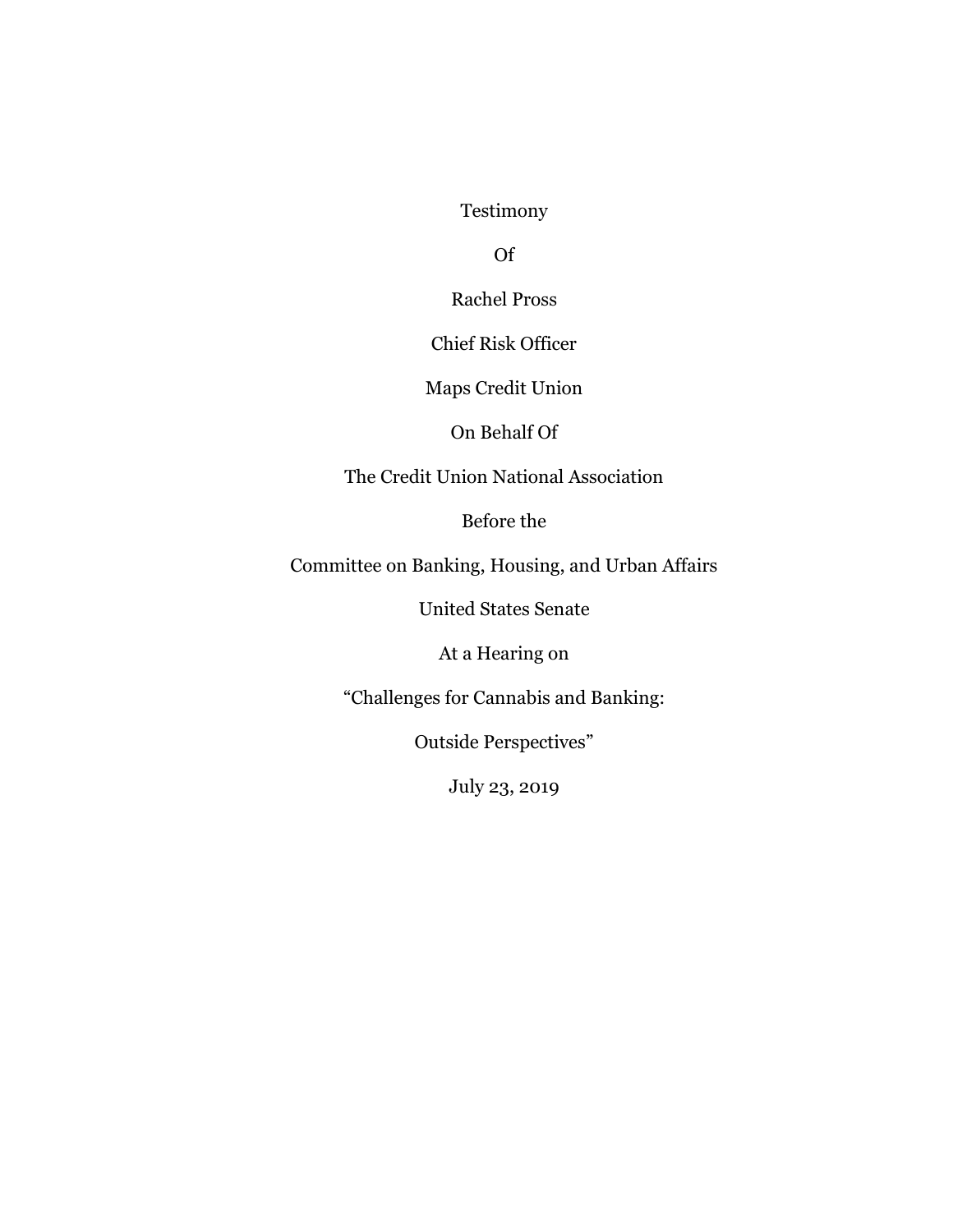Good afternoon, Chairman Crapo, Ranking Member Brown, and Members of the Committee. Thank you for this opportunity to testify on a very important issue: ensuring access to mainstream financial services for cannabis businesses that operate legally under state law.

My name is Rachel Pross. I am the Chief Risk Officer of Maps Credit Union, a midsized financial cooperative in Salem, Oregon. I am testifying today on behalf of the Credit Union National Association, the nation's largest credit union advocacy organization. CUNA represents both state and federal credit unions and the 115 million members across the United States that they serve.

Maps Credit Union ("Maps") has approximately two hundred and seventy employees and \$770 million in assets. Our credit union was founded in 1935 when a group of teachers pooled together their scarce resources for the collective, greater good. Today, Maps has a community charter and serves over 65,000 member-owners in Oregon's relatively rural Willamette Valley. Our cooperative has ten branches in addition to a robust educational outreach program that includes two student-operated branches in our local high schools.

As a community-focused organization, we have seen and experienced first-hand the many challenges facing both financial institutions and state-sanctioned cannabis businesses seeking to operate within the financial mainstream. My testimony will talk about those challenges, but, before going into great detail, I'd like to start by telling you a story. It is the story of how my credit union, Maps Credit Union, has sought to overcome those challenges since 2014 and has become a part of the solution for the Willamette Valley communities of Oregon. Our efforts were sparked by the people of the State of Oregon voting in favor of ballot measure 91 and, as a result, making the use of cannabis for both recreational and medicinal purposes legal under Oregon law.<sup>1</sup>

 $\overline{a}$ 

<sup>1</sup> Cannabis usage for medicinal purposes became legal in the State of Oregon in 1998.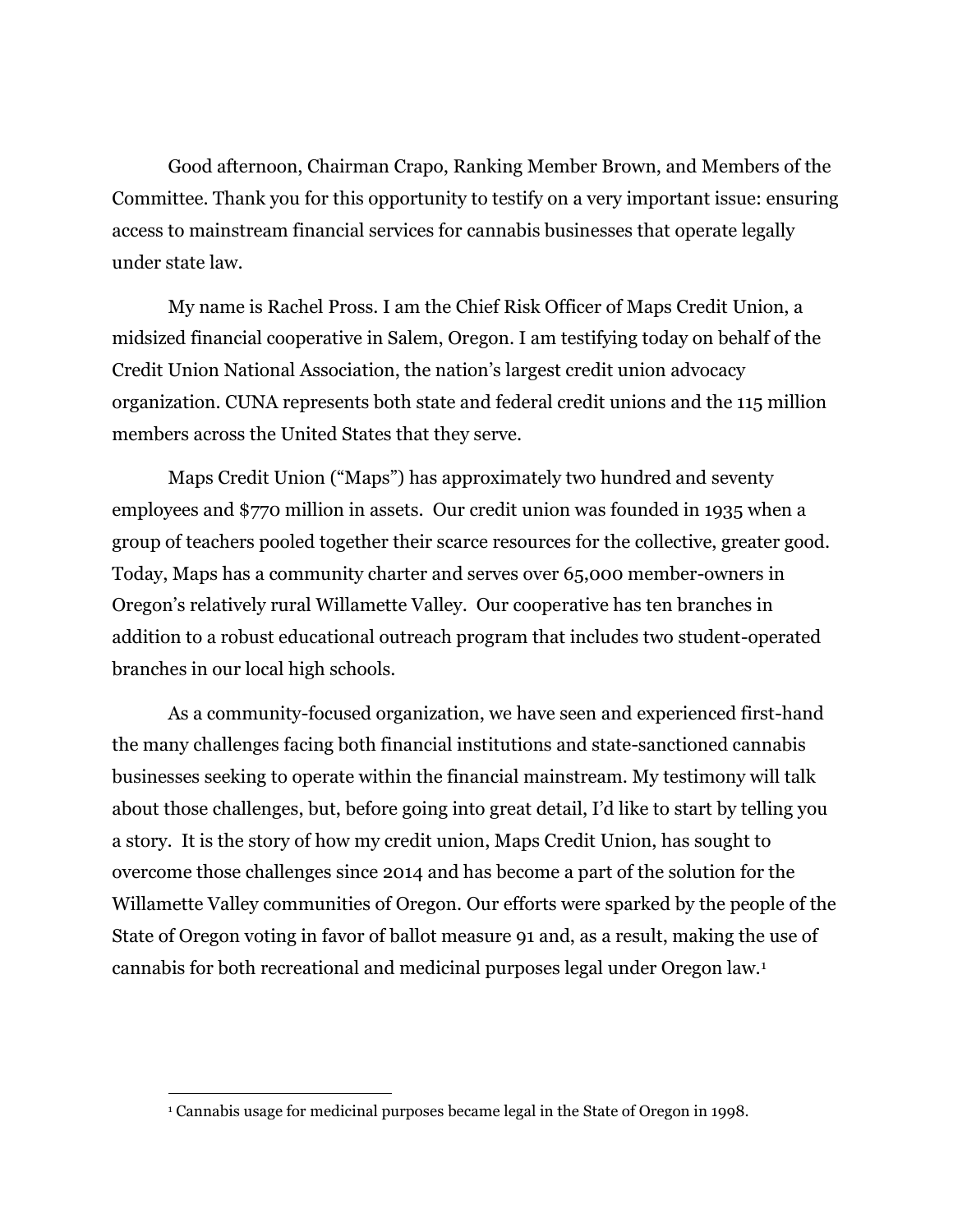## **The Maps Credit Union Approach to Cannabis Banking: Offering Communities in Oregon a Safe Solution**

As a financial cooperative, Maps believes that it is our duty to serve the members of our community and to listen to the needs of the individuals and businesses who contribute to that community. Though Maps has no position on whether cannabis should be legalized federally, we acknowledge that the voters of Oregon have already spoken on that issue for the people of our state. Accordingly, after extensive research and risk analysis in 2014, our member-elected, volunteer Board of Directors voted to serve cannabis businesses for two primary reasons:

(1) to serve the underserved—which speaks to the credit union mission and philosophy as a not-for-profit financial cooperative, and

(2) to enhance the safety of our community in the Willamette Valley by removing large amounts of cash from the streets of our cities by ensuring that legal cannabis businesses operating in the State of Oregon had access to mainstream financial services.

To our knowledge, Maps is the only financial institution in the State of Oregon that has continuously served the cannabis industry since 2014. And, in the five years since, our organization has come to provide banking services to five hundred Oregonsanctioned cannabis businesses. That makes the cannabis banking program at Maps one of the largest in the United States.

In terms of safety, statistics show that cash-only businesses increase the risk of crime. This is especially true in the cannabis industry given the lack of access to mainstream financial services. A 2015 analysis by the Wharton School of Business Public Policy Initiative found that, in the absence of being banked, one in every two cannabis dispensaries were robbed or burglarized—with the average thief walking away with anywhere from \$20,000 to \$50,000 in a single theft. Compare that with the statistics from our credit union. In 2017 and 2018 alone, Maps received well over \$529 million in cash deposits from cannabis businesses. So far this year, we've received another \$169 million in cash deposits- meaning that we are on track to remove over \$860 million in cash from the sidewalks of Oregon's communities in just three years.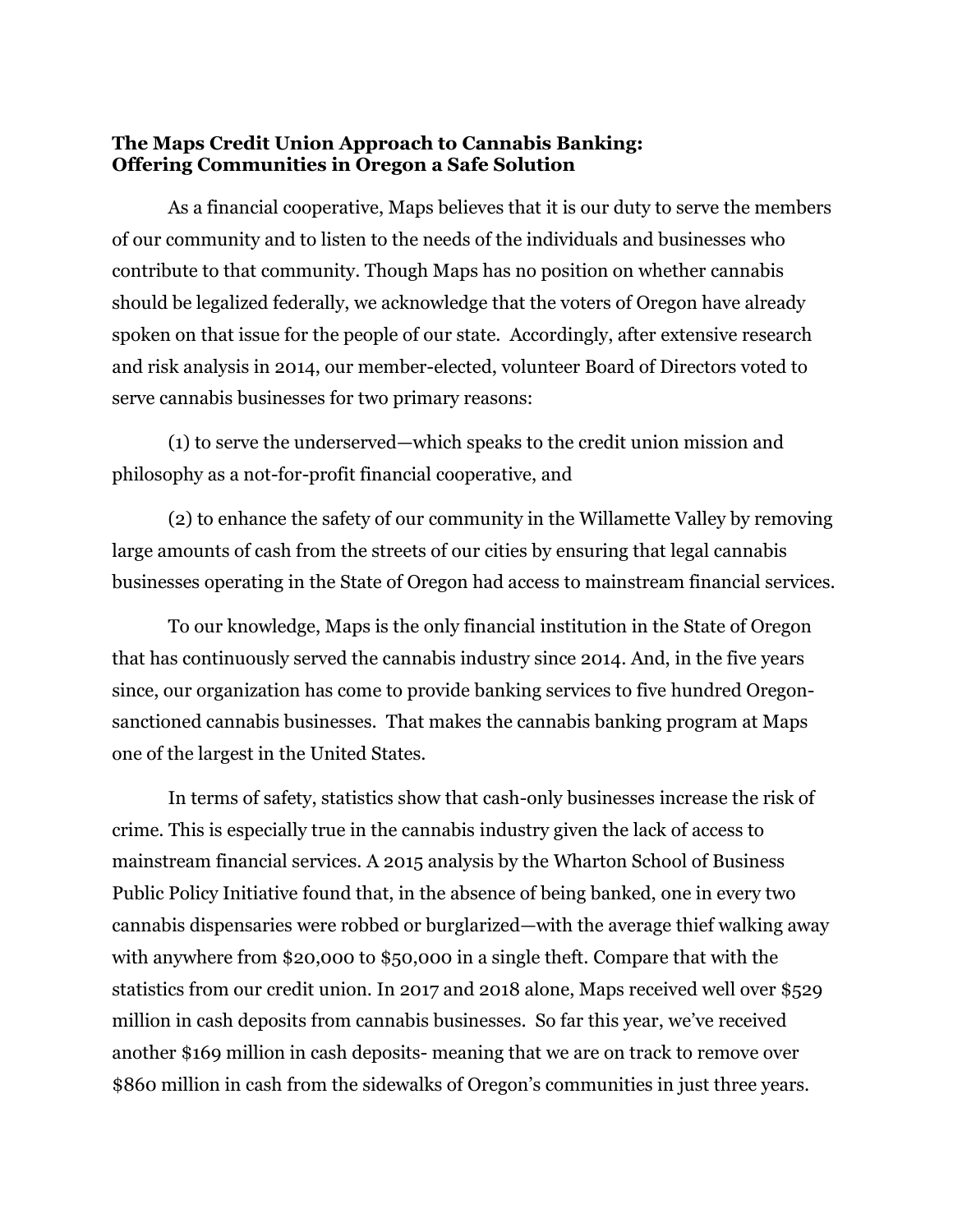That's millions of dollars that used to be carried around in backpacks and shoeboxes by legitimate, legal business owners in the State of Oregon, making them prime targets for thieves and other criminals.

When Maps' Board of Directors voted to serve cannabis businesses, they knew it would be one of the first programs of its kind in the country, and they committed to fostering the diligent culture of risk management and compliance necessary to do it properly. Maps' goal was and is to help set a standard nationwide, enabling other credit unions to eventually serve the industry with tried-and-true best practices.

The compliance framework Maps utilizes to serve canna-businesses is based on the U.S. Department of the Treasury's Financial Crimes Enforcement Network BSA Expectations Regarding Marijuana-Related Businesses ("FinCEN Guidance"). Though the February 2014 Cole Memorandum from the Department of Justice ("Cole Memo") was rescinded in January of 2018 by Attorney General Sessions, the guidelines of the Cole Memo remain in place as part of the FinCEN Guidance.

To comply with the FinCEN Guidance, Maps has established a rigorous screening and compliance protocol and has invested considerably in the robust infrastructure required to appropriately monitor and maintain these high-risk accounts. We have a centralized team of dedicated professionals in our cannabis banking program, and the staffing averages one full time employee for every forty cannabis business accounts. Our Bank Secrecy Act and Anti-Money Laundering Compliance Program has been reviewed by both State and Federal financial regulators on multiple occasions, and we also obtain an independent, external compliance audit of the Program annually. In February 2018, I had the opportunity to represent Maps as a guest presenter on behalf of the financial sector at U.S. Attorney Billy Williams' Oregon Marijuana Summit in Portland. The subsequently issued enforcement priorities of the Oregon U.S. Attorney also play an important role in the monitoring of cannabis business account activity at Maps.

As part of Maps' initial evaluation and ongoing monitoring of cannabis-related accounts, we collect corporate records, ownership information (including criminal background checks on all account signers), ongoing financial statements, and day-today account transaction activity. All of that information is meticulously scrutinized to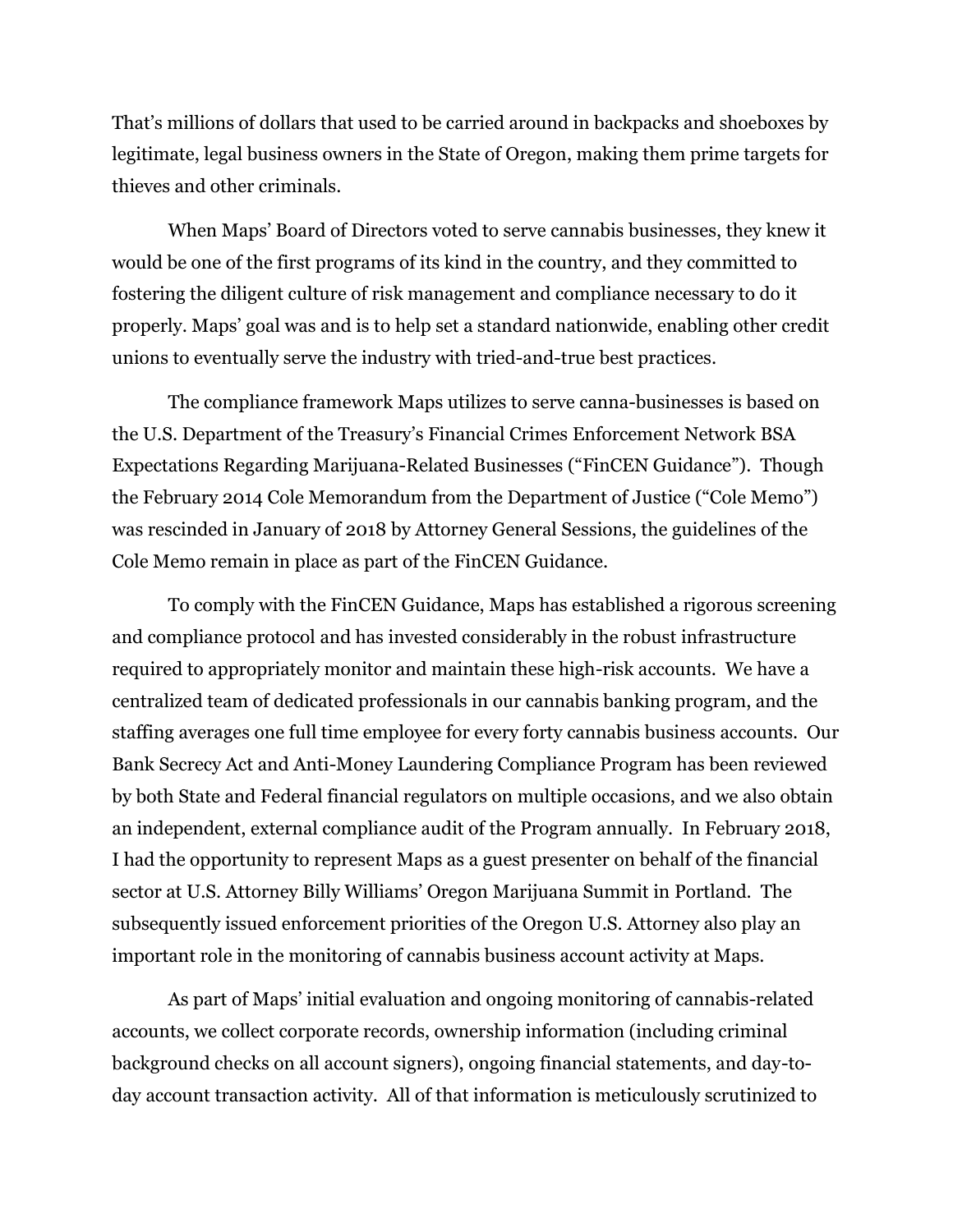ensure the activity on the accounts is legitimate and, to the best of our knowledge, completed in accordance with State laws and the FinCEN Guidance. We work closely and transparently with our regulators, and we take pride in having a collaborative relationship with the Oregon Liquor Control Commission to ensure that the cannabis businesses we serve are operating in compliance with all applicable state licensure requirements. That information sharing is permissible under Oregon House Bill 4094, which was signed into law in April 2016 by Oregon Governor Kate Brown. HB 4094 exempts financial institutions that provide financial services to lawful marijuana-related businesses from any applicable criminal law in the State of Oregon and includes a provision on information sharing.

Most importantly, in accordance with the FinCEN Guidance, the Credit Union files quarterly Suspicious Activity Reports ("SARs") on every cannabis-related business account in the organization, and we file Currency Transaction Reports ("CTRs") on every cash transaction or group of cash transactions totaling over \$10,000 in one business day. Also, in accordance with the FinCEN Guidance, the Credit Union prioritizes SARs with regard to which cannabis accounts are acting in accordance with State law and any accounts we suspect could possibly be engaged in illegal activities such as diversion into other states, money laundering, or black-market sales.

To put some numbers around this compliance program, as of June 30, Maps has filed approximately 19,500 individual reports (CTRs and SARs) related to cannabis business accounts since January of 2017. Diving more deeply into that number, Maps has filed 3,489 Suspicious Activity Reports since January 1, 2017, and 91.5% of those SARs were directly due to our filing obligations for cannabis businesses under the FinCEN guidance. When filing SARs, Maps provides the names of all individuals who are involved with the accounts, all account activities broken down by individual transactions, and a description of that activity. Once a SAR is filed, law enforcement can request additional supporting documentation related to the reported activity, giving the government a very broad ability to review the information we have so diligently collected and retained on the accounts.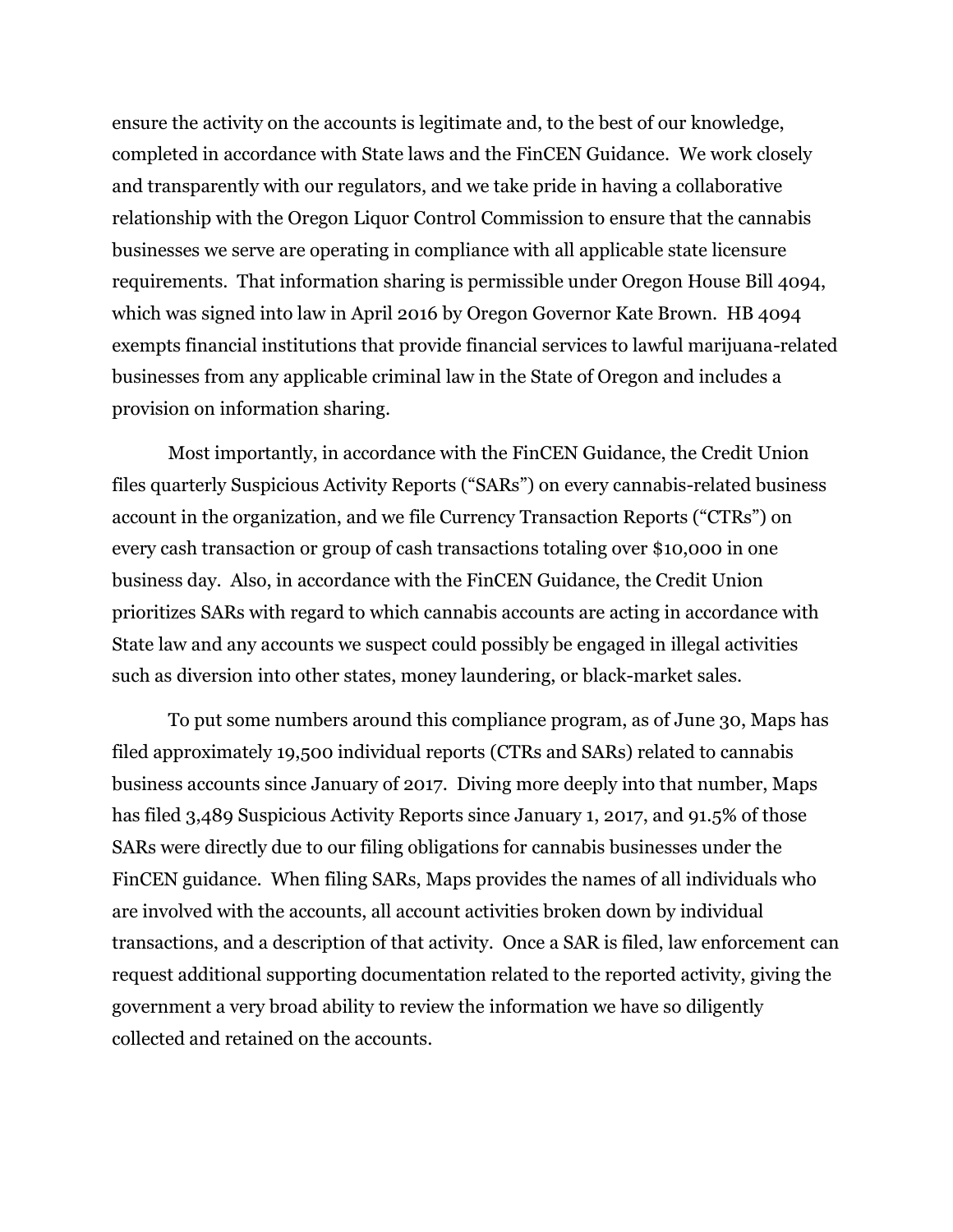Because the cannabis industry is primarily cash-based, these transaction records would not otherwise be available if financial institutions were not permitted to serve the industry. We firmly believe that providing banking services to this industry delivers a significant benefit to law enforcement because Maps is essentially providing free, highly-detailed information at least every quarter on cannabis-related monetary activity in the State of Oregon. Furthermore, we educate each and every one of our cannabisrelated accountholders about the FinCEN Guidance and the criticality of compliance and transparency. This ultimately reduces the likelihood of financial crime on their parts. They want to keep their accounts with us, so they carefully adhere to the requirements given to them.

As a pressing word of caution, there are numerous unscrupulous players trying to benefit from the severe shortage of legitimate financial services available to cannabis businesses, and concerns around criminal prosecution are only feeding those predatory players' flames. Cannabis businesses are frequently bombarded with proposals for payment "solutions" that are unregulated (and therefore not subject to Bank Secrecy Act compliance), and their "solutions" are often very clearly a form of money laundering. We have heard of proposals involving everything from cryptocurrency to cashless "chit" mechanisms to the use of prepaid gift cards—none of which would provide the Federal government any valuable information on cannabis-related financial activity or the movement of cannabis within the United States. Credit unions, however, are heavily regulated and prudently abide by State and Federal guidelines, so we are undoubtedly a safe and transparent choice for both cannabis businesses and the U.S. government.

With the momentum currently seen across the United States toward the legalization of cannabis either medicinally or recreationally in many states, there is deepening interest in the financial sector for serving these businesses. Having been founded by a group of teachers, it should come as no surprise that Maps is passionate in our beliefs about the importance of education and advocacy. To that end, I presented Maps' cannabis banking program sixteen times nationwide last year. This collaboration is part of the DNA in credit unions, and we consider it a privilege and an honor to assist other credit unions with vetting their own programs.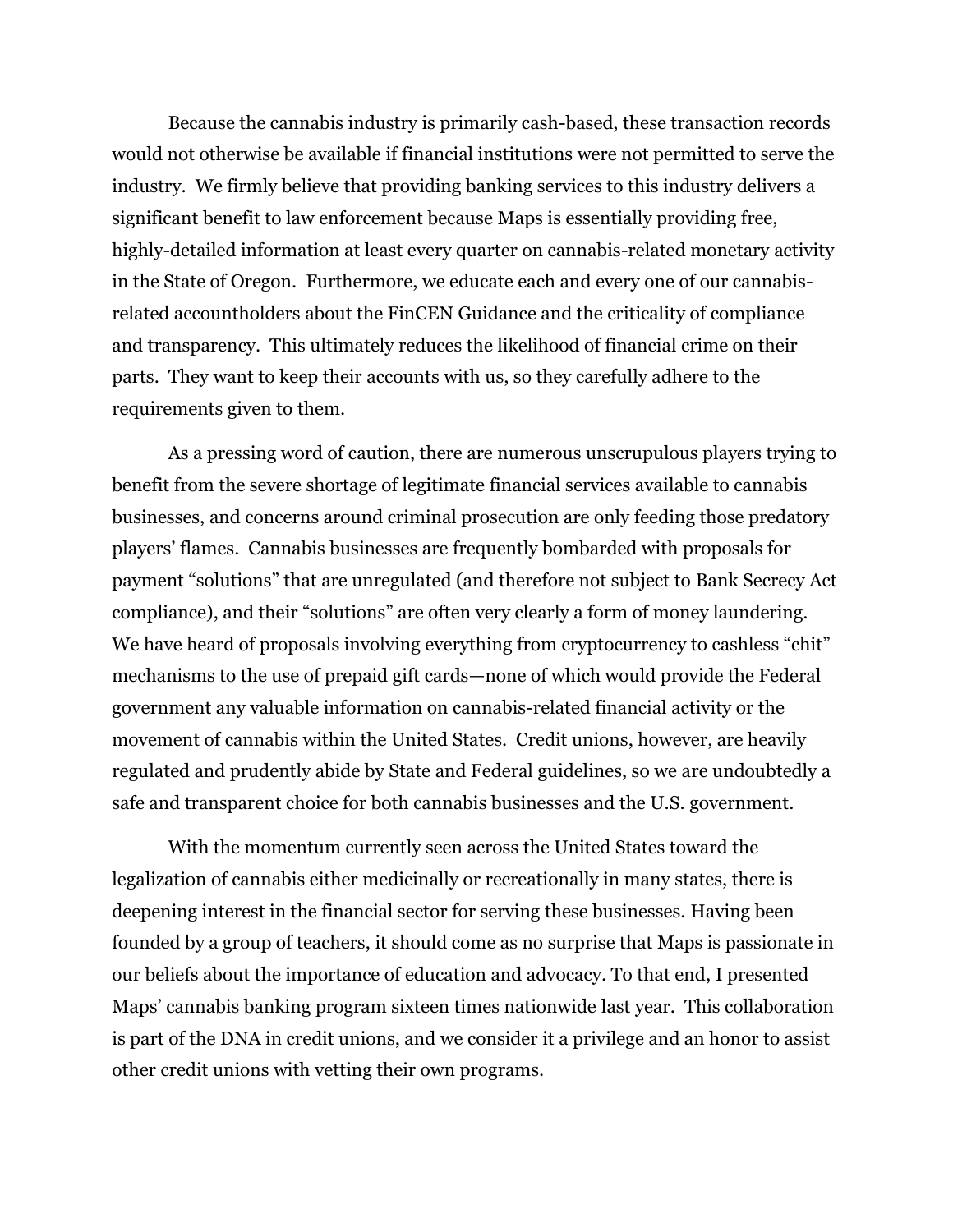## **Even Without Directly Accepting the Cannabis Industry as Clients, Credit Unions and Banks Operating in States Where Cannabis is Legal Still Risk Unknowingly Serving Cannabis-related Businesses.**

Indirect connections to cannabis revenues are hard, if not impossible, for financial institutions to both identify and avoid. The simple reality is that growers and retailers in the cannabis industry do not operate in a vacuum. Instead, like almost every other business, the industry is dependent upon any number of vendors and suppliers to function. These are everyday businesses like the printing company that makes a business card, the office supply company that fulfills order for pens and copy paper, the housekeeping crew or landlord that cleans or rents office or retail space, and even the utility company that provides that office/retail space or growing location with water or electricity. Under the existing status quo, a credit union that does business with any one of these indirectly affiliated entities could unknowingly risk violating the federal Controlled Substances Act, USA Patriot Act, Bank Secrecy Act, and/or the Racketeer Influenced and Corrupt Organizations Act, among other federal statutes.

Yet, as a bipartisan group of Senators noted in a 2016 letter to FinCEN, "[l]ocking Lawyers, landlords, plumbers, electricians, security companies, and the like out of the nation's banking and finance systems serves no one's interests."<sup>2</sup> The current rift between federal and state law has left credit unions and other financial institutions trapped in a scenario where their mission to serve the financial needs of their local communities is directly pitted against the inability to have perfect information regarding every indirect business activity and the threat of federal enforcement action.

Without banking services, cannabis businesses and the businesses indirectly related to them are less able to obey the law, pay taxes, and follow state regulations. The public safety risks posed by these businesses are easily mitigated through access to mainstream banking service providers and keeping the cash off the streets. This is a critically important public service.

 $\overline{a}$ <sup>2</sup> 2016 Senate Letter to FinCEN requesting guidance on ancillary businesses (Dec. 14, 2016), *available at* [https://www.warren.senate.gov/files/documents/12-14-](https://www.warren.senate.gov/files/documents/12-14-16_SL_FinCEN_Indirect_Businesses.pdf) [16\\_SL\\_FinCEN\\_Indirect\\_Businesses.pdf](https://www.warren.senate.gov/files/documents/12-14-16_SL_FinCEN_Indirect_Businesses.pdf) (last accessed July 10, 2019).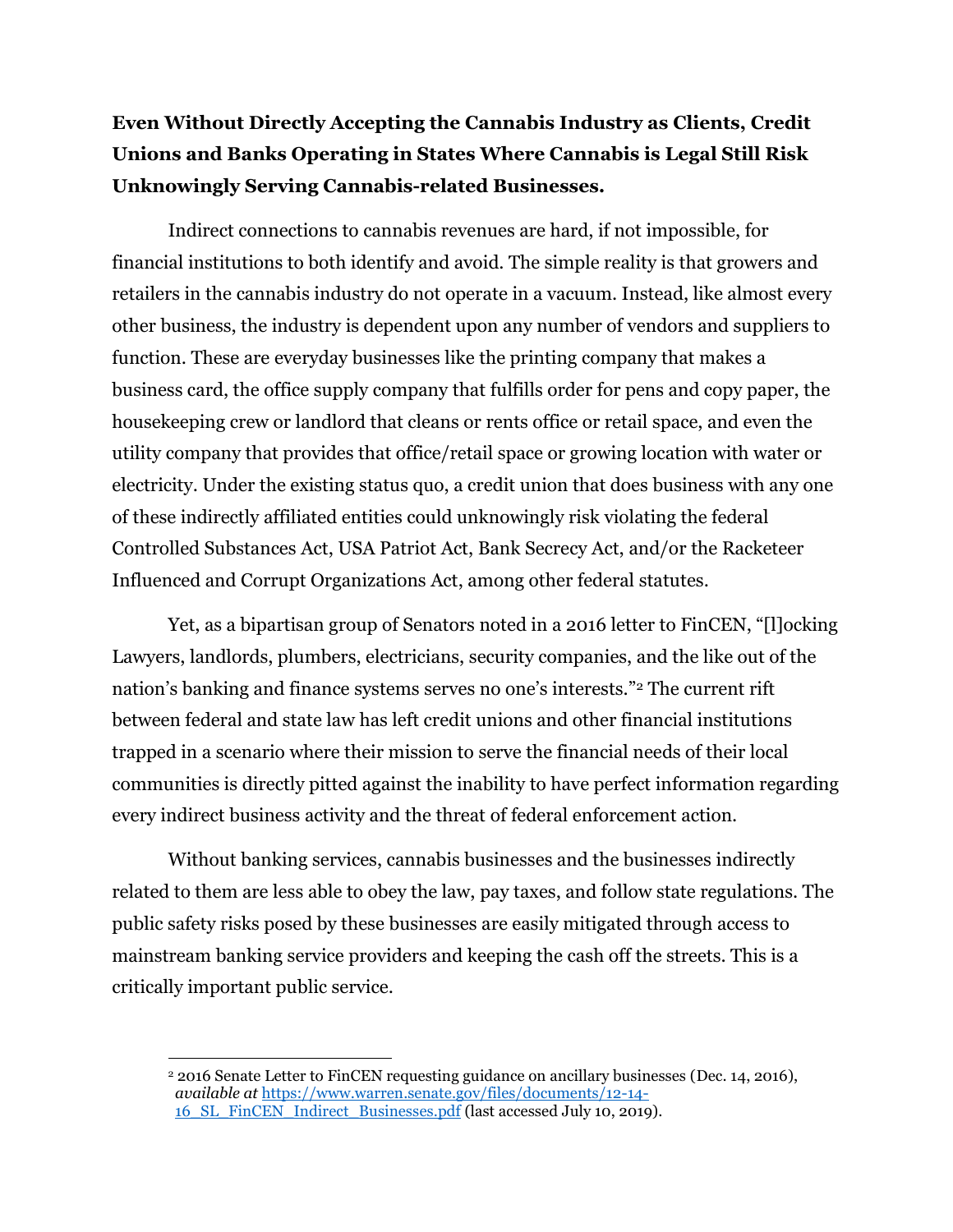**Even Without Directly Accepting the Cannabis Industry as Clients, Credit Unions and Banks Operating in States Where Cannabis is ILLEGAL Still Risk Unknowingly Accepting Funds Derived from Cannabis-related Businesses.**

There are twenty-five members of the Senate Banking Committee. Though some form of cannabis usage for either medicinal and/or recreational purposes is legal in many states represented by this Committee's membership, it remains either partially or wholly illegal in a significant number of the states that the members of this Committee have been elected to serve. Given that reality, it may be tempting for some Senators on this Committee to believe that the issues relating to this problem do not affect either the financial institutions in their state or their individual constituents. That belief, however, would be wrong.

The reality is that the United States benefits from a nationally, even globally interconnected economy, where a company like Wal-Mart—based in the state of Arkansas—where recreational cannabis usage is illegal— could conceivably, or even likely has sold paper or light bulbs to a recreational cannabis business operating legally in the state of California through its online platform or the 167 retail stores it operates in that state. The same is true for companies like Albertson's, a grocery chain based in the state of Idaho, where cannabis usage is illegal for both medicinal and recreational purposes. Yet, the interconnected nature of our national and global economy understands that Albertson's operates 129 stores in the state of California, 32 stores in the state of Washington, and 30 stores in Oregon--states where cannabis usage is legal for both medicinal and recreational purposes. These examples hint at the truth: every time an employee of a cannabis-related business uses his or her paycheck to buy something as benign as groceries, the local Arkansas or Idaho bank or credit union depositing the companies' profits gained from those sales is directly impacted by the dilemma before this Committee today.

Wal-Mart is the single largest employer in 21 states in this country, including Kansas, Arkansas, Louisiana, Mississippi, Virginia, Alabama, Georgia, South Carolina, and Ohio, making these concerns an everyday consideration for the credit unions and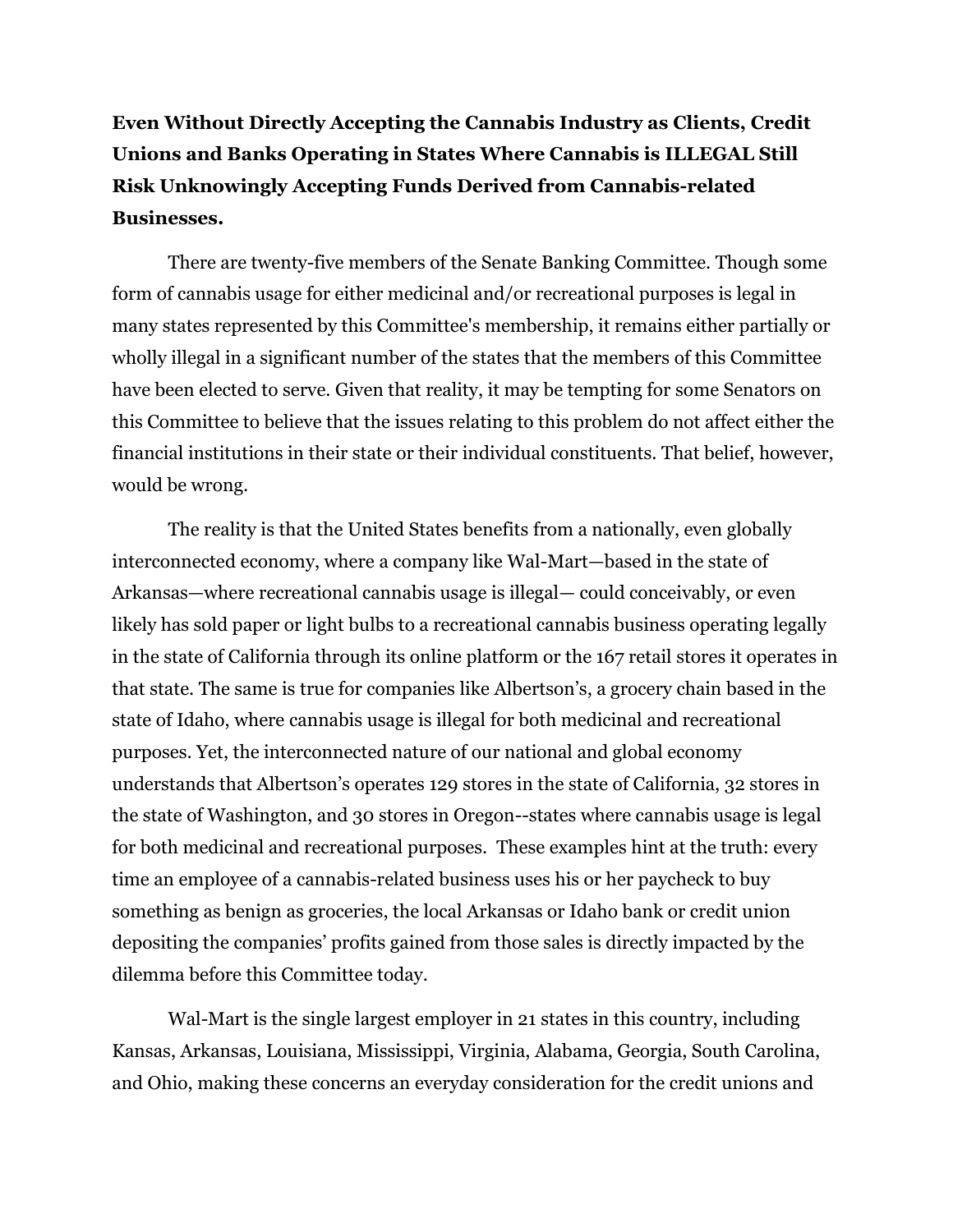banks operating in those states and choosing to accept their corporate profits and individual employee paychecks for deposit. The same is true for other nationally prominent retail chains serving as one of a state's largest employers, such as Lowe's Home Improvement in North Carolina, Kroger Grocery Stores in Arizona, Albertson's in Montana, and Giant Grocery Stores and Home Depot in Pennsylvania. Because each of these retail chains has a significant footprint in states where cannabis-related businesses are legal for either medicinal or recreational purposes—and often both—there can be little doubt that some income that they derive is related to the cannabis industry. Yet, the inability for credit unions and banks to accept deposits or bank individuals affiliated with their state's largest employers would have devastating consequences to the economies of each of those states and, most importantly, its citizens. That result, however, is exactly what the status quo can be read to require.

These challenges are not limited to the retail sector alone. In states like South and North Dakota where Sanford and Avera Healthcare systems serve as the states' largest employers, recognition of the fact that each operates medical facilities in Minnesota where physicians and nurse practitioners are legally permitted to prescribe Cannabis for certain medical conditions—suggests that some portion of each company's earnings could derive from cannabis-related business. Yet, no one wants to see the credit unions and banks in North and South Dakota stop accepting deposits related to the largest employers in each state. Additional examples exist, such as the investment portfolio of Nebraska's Berkshire Hathaway or the internet and telephone communication services provided in cannabis-legal states by Sprint and Century Link. In short, the banking systems in every single member of this Committee's own state are jeopardized by Congress's failure to address this issue. And so are the banking abilities of your largest employers and the banking abilities of your individual constituents. For each of these reasons, the members of this Committee, and Congress as a whole, must act.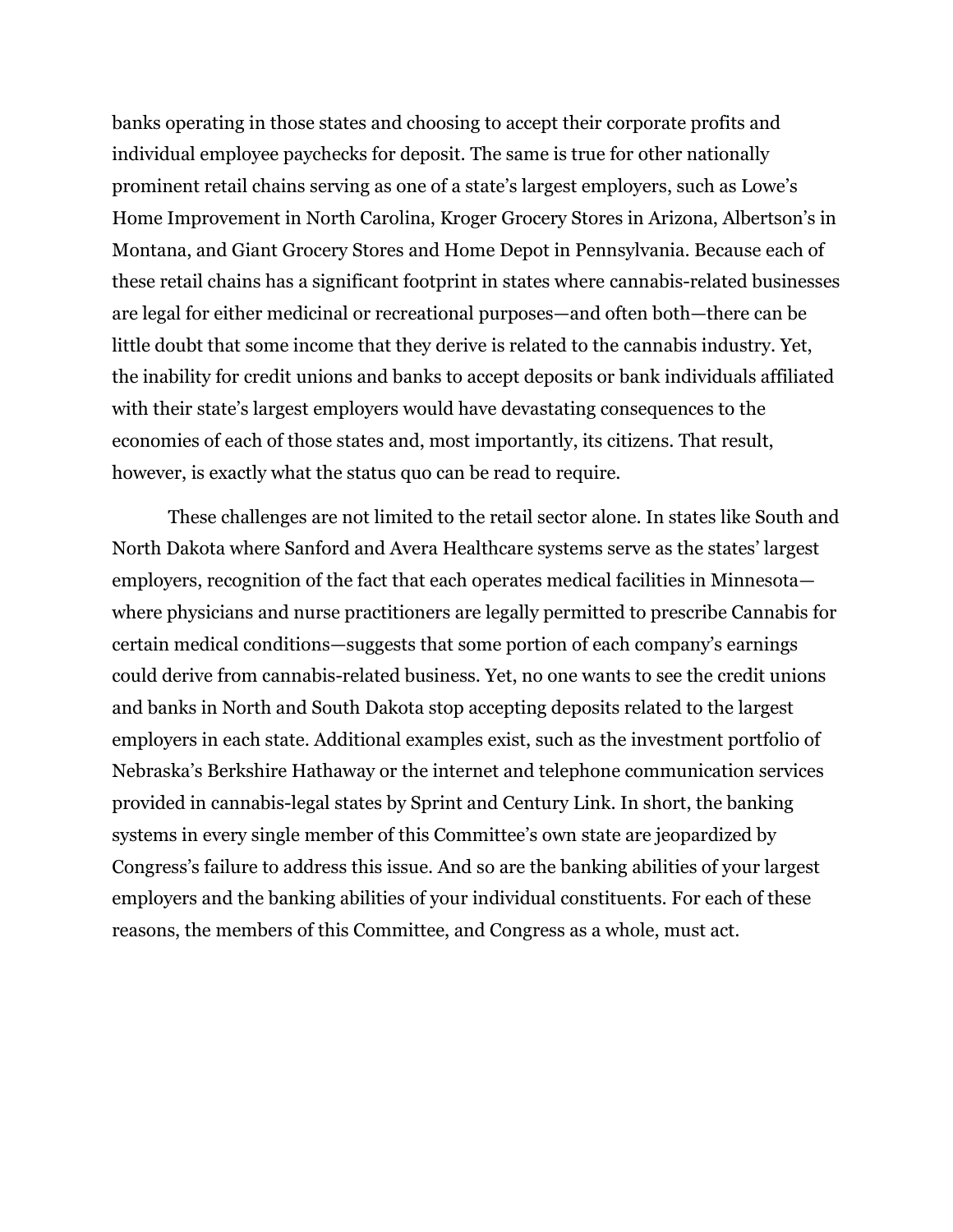## **Congress Should Grant Financial Institutions That Serve State-Sanctioned Cannabis or Cannabis-Related Businesses a Safe Harbor from Criminal Prosecution for Providing Banking Services.**

In the absence of a federal law providing explicit legal clearance for financial institutions to provide banking services to the Cannabis industry, it is highly likely that many of these businesses will be forced to continue operating outside of the financial mainstream. That outcome increases the potential of lost tax revenue, increases the likelihood of criminal thefts in our communities, and deprives both state and federal law enforcement of important information about cannabis activity. We need Congress to resolve the risk financial institutions face by providing a safe harbor for credit unions and banks serving state-sanctioned cannabis businesses. That's why both Maps and the Credit Union National Association support legislation like "The SAFE Banking Act," sponsored by Senator Merkley as S.1200 in the Senate and Representative Perlmutter as H.R. 1595 in the House during the current 116th Congress.

If enacted, the SAFE Banking Act would offer narrowly targeted federal protections for credit unions and other financial institutions accepting deposits from, extending credit or providing payment services to an individual or business engaged in cannabis-related commerce in states where such activity is legal with a safe harbor, so long as they are compliant with all other applicable laws and regulations. Furthermore, the SAFE Banking legislation provides safe harbor to credit unions and their employees who are not aware if their members or customers are involved in this business. We believe this is a reasonable and sound approach.

## **Conclusion**

Credit unions do not have a position on the federal legalization of cannabis. The simple fact of the matter, however, is that many credit unions operate in states and communities that have made cannabis usage or growth legal for medicinal and/or recreational purposes. We strongly believe that financial institutions should be permitted to lawfully serve businesses that engage in activities that are authorized under their state laws, even when such activity may be inconsistent with federal law. For that reason, credit unions will continue to support the SAFE Banking Act.